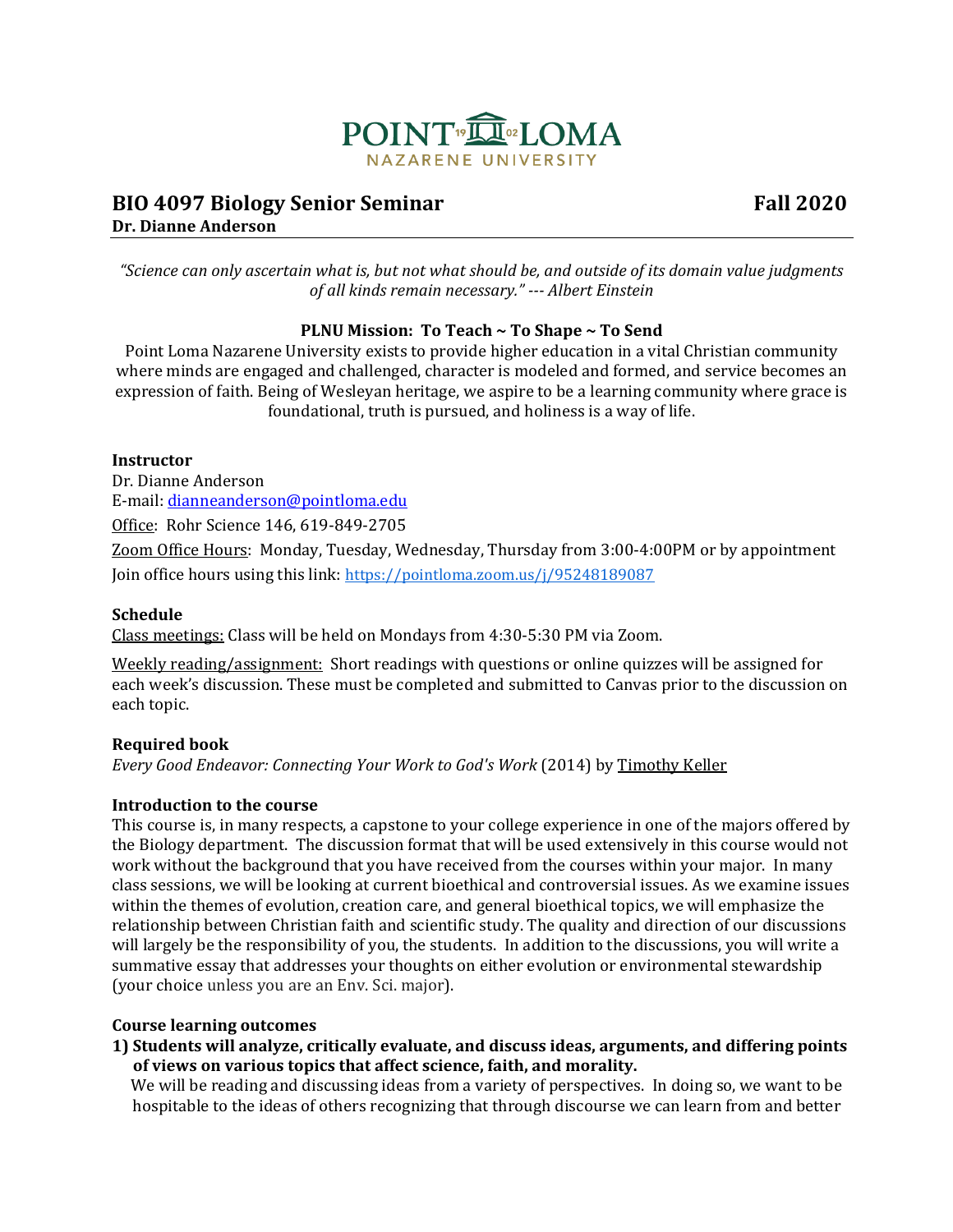understand each other as we respectfully challenge ideas and allow our thinking to be challenged.

## **2) Students will construct a defendable position on particular issues of science and faith in both written and oral formats.**

 As part of your training here at PLNU, you have been exposed to various topics that integrate faith and science. Hopefully, through personal reflection, you have arrived at your own definition of 'truth' with regards to some of these issues (although this definition of 'truth' will continue to evolve throughout your life). It is important that you are able to articulate this view in such a way that you can explain and defend your position. This includes fully summarizing your own thoughts, addressing alternative views, and then being able to explain/defend your thoughts to others in a clear and organized manner. This will allow you to hold strong to your values while demonstrating grace and respect towards other's differing viewpoints.

## **3) Students will acquire skills in working with others as a member of a team.**

For the discussions, you will be assigned to a team. However, each person in the team should be prepared to present his/her own portion of the presentation. You will be evaluated on the quality of the presentation, including (a) how well your portion flows (beginning to end) and (b) the accuracy and thoroughness of the content. However, you should also work together with your team so that the 2 or 3 portions (teams will be groups of 2-3) also flow well together. No matter what your career and life goals entail, you will frequently need to work effectively in a group setting. Good teamwork involves every person making a contribution. If tasks are assigned and one person does not live up to their part, the whole group suffers. If one person always wants to take charge and run the show, others can feel frustrated or diminished. Leadership does need to occur, but collaboration and compromise are important skills to develop for effective group work. Don't let your teammates down. **A major portion (20%) of the presentation grade will be based on adequate participation, preparation, and ability to work with your team (as assessed by evaluations of your peers).** 

#### **Biology Department and PLNU assessment**

Some of the course assignments, as well as two standardized exams, will also be used as pieces of evidence for the assessment of the effectiveness of both the biology department program learning outcomes (PLO) and PLNU as a whole (core competencies) as required by the university accrediting agency. These assessment purposes and corresponding assignments/exams are shown in the table below. These assignments and exams are required as part of your grade. You will receive points for meeting minimum requirements on the MFT biology exam, and it is important that you do your best on these exams as the results have important implications for the future directions of the department.

| <b>Assessment purpose</b>                 | Corresponding assignment/exam             |  |
|-------------------------------------------|-------------------------------------------|--|
| Core competency: Written communication    | ETS Proficiency Profile (exam)            |  |
| Core competency: Oral communication       | Oral presentation on bioethical issue     |  |
| Core competency: Information literacy     | Science/faith essay and oral presentation |  |
| Core competency: Critical thinking        | ETS Proficiency Profile (exam)            |  |
| Core competency: Quantitative reasoning   | ETS Proficiency Profile (exam)            |  |
| PLO #1: Biology content knowledge         | ETS - Major Field Test in Biology (exam)  |  |
| PLO #2: Department participation          | Spreadsheet survey of participation       |  |
| PLO #3: Rationally defensible integration | Science/faith essay                       |  |
| of science and faith                      |                                           |  |
| PLO #4: Preparation for the future        | Exit survey                               |  |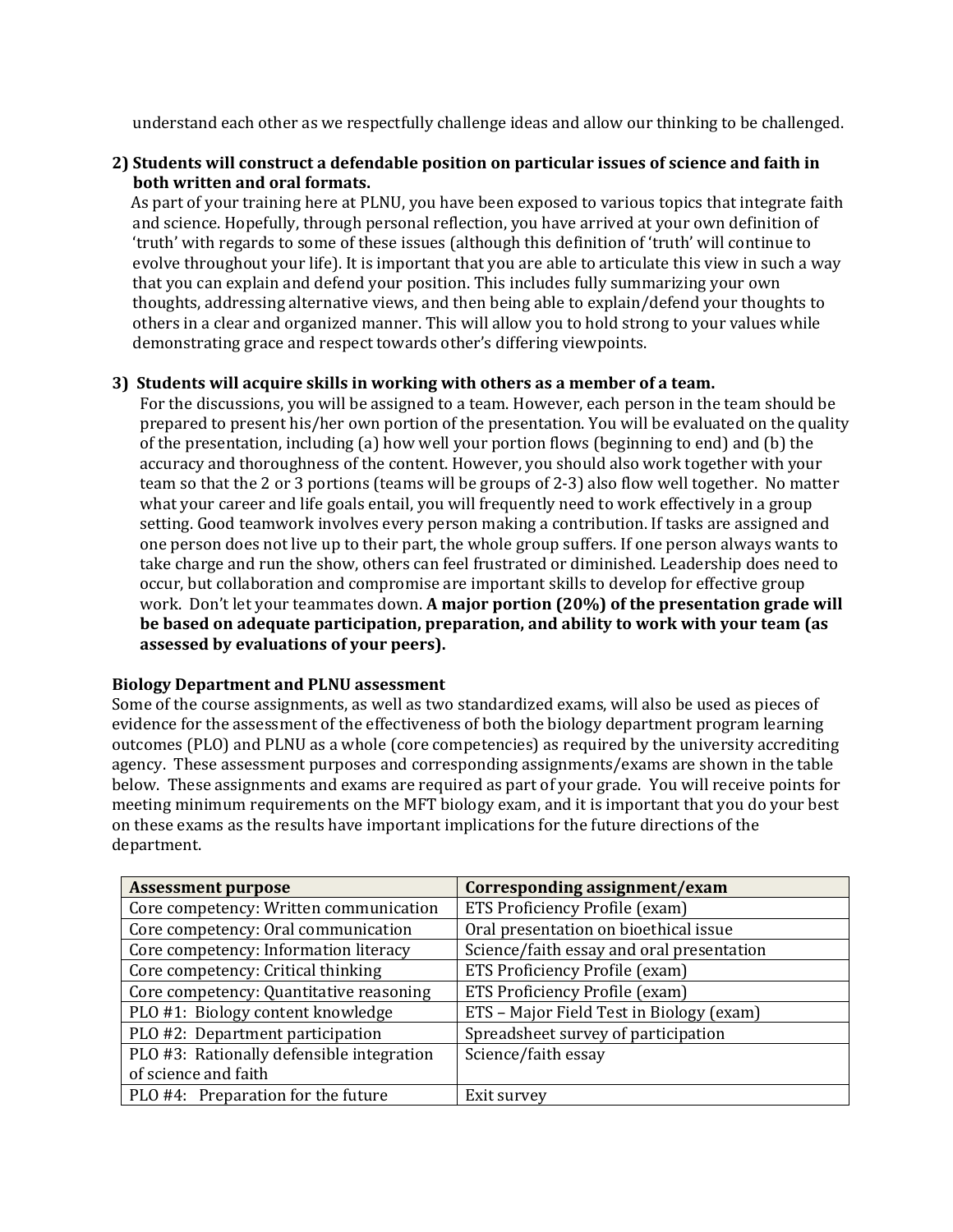### **Student-led bioethics discussion**

The format of this course is largely discussion, and most of these class discussions will be led by you, the students. Each small group of students will be responsible for leading one discussion over the course of the semester. PLNU is blessed with very bright students and, although I will join the discussions as a participant, your thoughts and viewpoints are just as valuable as mine.

*My evaluation will be on quality of participation, preparation, and presentation skills, but will in no way be based on positions that you take during the various discussions. You should feel totally free to speak your mind and back up your opinions with good reasoning.* My main goal is to challenge you to think critically as you approach scientific issues as they interface with faith and life. *I may interject with certain scientific facts, offer my own views, or challenge your views, to help strengthen your own understanding, not to force you to believe a certain way.*

### **Attendance and Academic honesty policies**

Students are expected to attend each class session. Class attendance will be kept and the school's policies will be enforced as outlined in the academic handbook and according to the policy attached at the end of this syllabus. Since this is a participation course, your attendance is VERY important. I will keep attendance records and enforce the policy if I sense it is being abused. You can see that attendance, participation, and attitude during these discussions are a major portion of your total grade (20%). There will generally be no makeup opportunities for discussion or participation points. All missed assignments and classes will result in a zero grade.

### **Grading**

| CV and cover letter                                                      | 25 points               |
|--------------------------------------------------------------------------|-------------------------|
| Integration of science & faith essay (evolution, env. stewardship, etc.) |                         |
| Annotated bibliography                                                   | 25 points               |
| Outline                                                                  | 25 points               |
| Final essay                                                              | 100 points              |
| Presentation on bioethical issues                                        |                         |
| Sources for presentation                                                 | 10 points               |
| Presentation and class discussion                                        | 90 points               |
| Completion of discussion pre-questions (8 weeks $\omega$ 10 points each) |                         |
| (vocation readings and bioethical discussion readings/quiz)              | 80 points               |
| Class participation and attitude                                         | 50 points               |
| ETS MFT Biology Exam (achieve at least minimum score for full credit)    | 25 points               |
| <b>Completion of ETS Proficiency Profile</b>                             | 20 points               |
|                                                                          | <b>TOTAL 450 points</b> |

|      | <b>GRADE</b> | GRADE |           |
|------|--------------|-------|-----------|
| A    | 92%          | C     | 72%       |
| A-   | 90%          | C-    | 70%       |
| B+   | 87%          | D+    | 67%       |
| B    | 82%          | D     | 62%       |
| В-   | 80%          | D-    | 60%       |
| $C+$ | 77%          | F     | Below 60% |

#### **Class Participation**

The key to participation in the class discussions is to not wait until the last minute to do your reading. If you try to participate without having read the material, everyone will know (it will be obvious).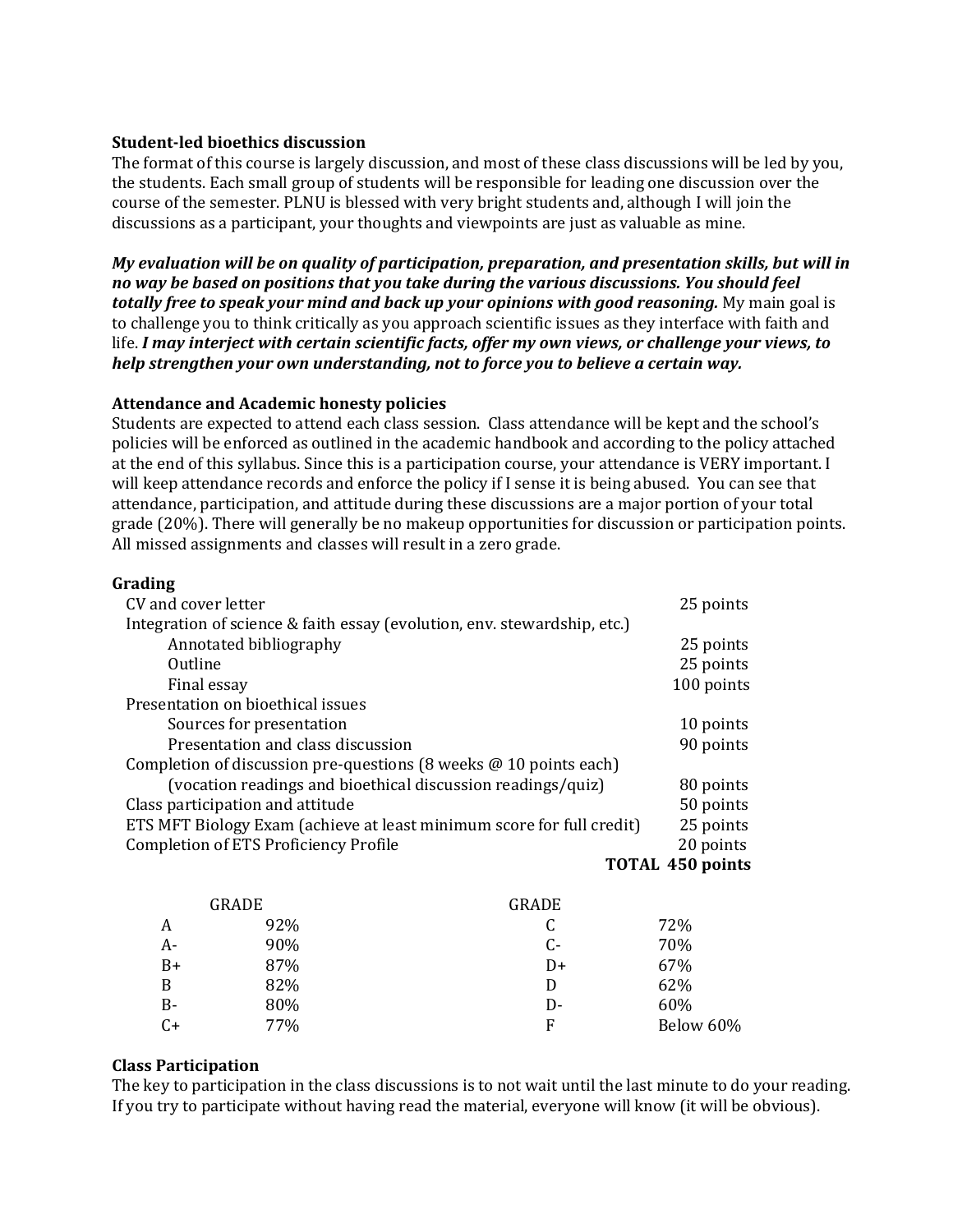This is the purpose for having the pre-discussion questions/material due prior to our discussion—so that you can reflect on the material and actively take part in the dialog during class.

## **Course credit hour information**

In the interest of providing sufficient time to accomplish the stated Course Learning Outcomes, this class meets the PLNU credit hour policy for a 1-unit class delivered over 15 weeks. It is anticipated that students will spend a minimum of 37.5 participation hours per credit hour on their coursework. For this course, students will spend an estimated 38 total hours meeting the course learning outcomes. The time estimations are provided in the Canvas modules.

## **State Authorization**

State authorization is a formal determination by a state that Point Loma Nazarene University is approved to conduct activities regulated by that state. In certain states outside California, Point Loma Nazarene University is not authorized to enroll online (distance education) students. If a student moves to another state after admission to the program and/or enrollment in an online course, continuation within the program and/or course will depend on whether Point Loma Nazarene University is authorized to offer distance education courses in that state. It is the student's responsibility to notify the institution of any change in his or her physical location. Refer to the map on [State Authorization](https://www.pointloma.edu/offices/office-institutional-effectiveness-research/disclosures) to view which states allow online (distance education) outside of California.

# **GENERAL PLNU POLICIES**

# **PLNU COPYRIGHT POLICY**

Point Loma Nazarene University, as a non-profit educational institution, is entitled by law to use materials protected by the US Copyright Act for classroom education. Any use of those materials outside the class may violate the law.

# **PLNU ACADEMIC HONESTY POLICY**

Students should demonstrate academic honesty by doing original work and by giving appropriate credit to the ideas of others. Academic dishonesty is the act of presenting information, ideas, and/or concepts as one's own when in reality they are the results of another person's creativity and effort. A faculty member who believes a situation involving academic dishonesty has been detected may assign a failing grade for that assignment or examination, or, depending on the seriousness of the offense, for the course. Faculty should follow and students may appeal using the procedure in the university Catalog. See Academic [Policies](https://catalog.pointloma.edu/content.php?catoid=41&navoid=2435#Academic_Honesty) for definitions of kinds of academic dishonesty and for further policy information.

# **PLNU ACADEMIC ACCOMMODATIONS POLICY**

While all students are expected to meet the minimum standards for completion of this course as established by the instructor, students with disabilities may require academic adjustments, modifications or auxiliary aids/services. At Point Loma Nazarene University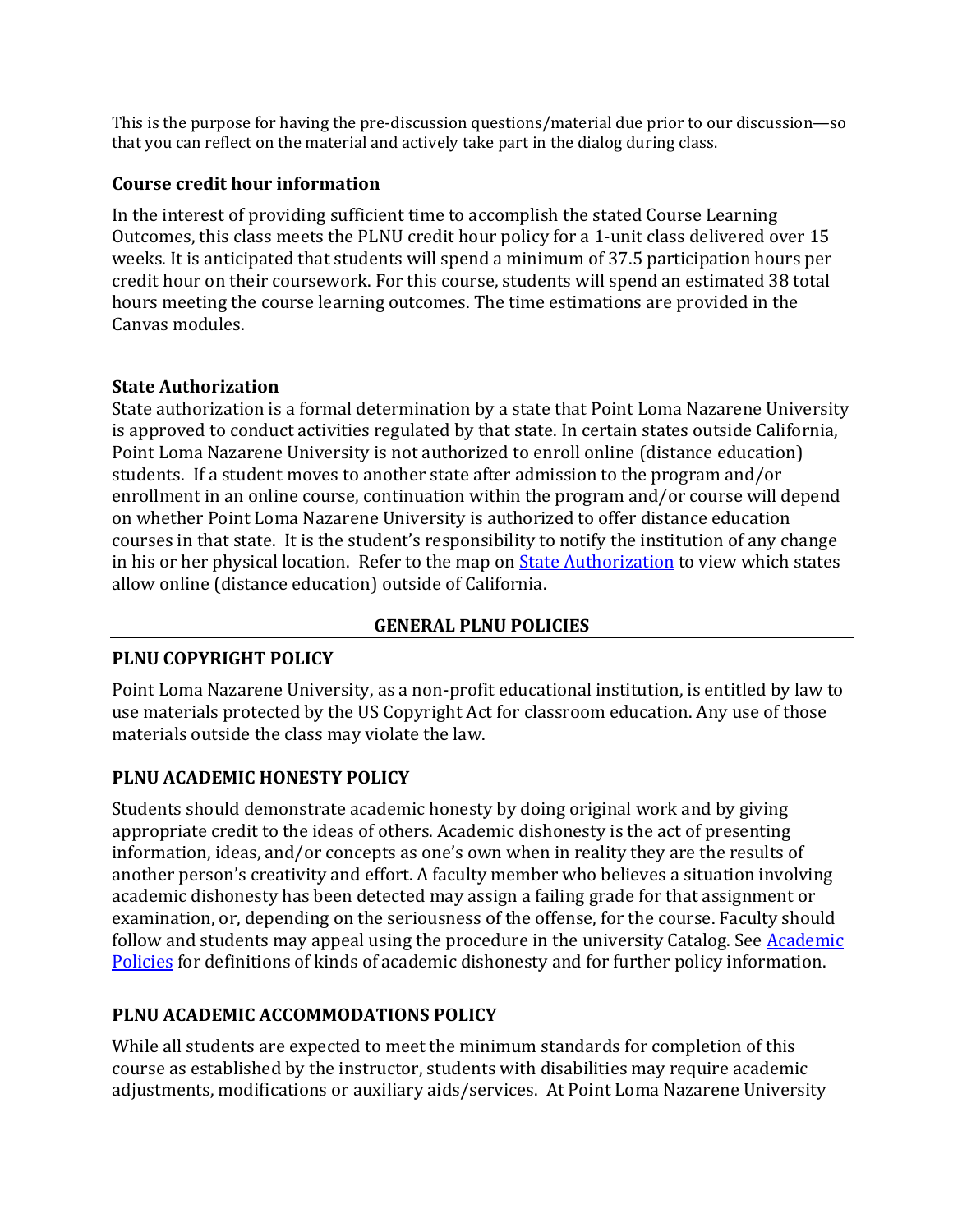(PLNU), these students are requested to register with the Disability Resource Center (DRC), located in the Bond Academic Center [\(DRC@pointloma.edu](mailto:DRC@pointloma.edu) or 619-849-2486). The DRC's policies and procedures for assisting such students in the development of an appropriate academic adjustment plan (AP) allows PLNU to comply with Section 504 of the Rehabilitation Act and the Americans with Disabilities Act. Section 504 prohibits discrimination against students with special needs and guarantees all qualified students equal access to and benefits of PLNU programs and activities. After the student files the required documentation, the DRC, in conjunction with the student, will develop an AP to meet that student's specific learning needs. The DRC will thereafter email the student's AP to all faculty who teach courses in which the student is enrolled each semester. The AP must be implemented in all such courses.

If students do not wish to avail themselves of some or all of the elements of their AP in a particular course, it is the responsibility of those students to notify their professor in that course. PLNU highly recommends that DRC students speak with their professors during the first two weeks of each semester about the applicability of their AP in that particular course and/or if they do not desire to take advantage of some or all of the elements of their AP in that course.

# **PLNU ATTENDANCE AND PARTICIPATION POLICY**

Regular and punctual attendance at all **synchronous** class sessions is considered essential to optimum academic achievement. If the student is absent for more than 10 percent of class sessions (virtual or face-to-face), the faculty member will issue a written warning of deenrollment. If the absences exceed 20 percent, the student may be de-enrolled without notice until the university drop date or, after that date, receive the appropriate grade for their work and participation. In some courses, a portion of the credit hour content will be delivered **asynchronously** and attendance will be determined by submitting the assignments by the posted due dates. See [Academic Policies](https://catalog.pointloma.edu/content.php?catoid=46&navoid=2650#Class_Attendance) in the Undergraduate Academic Catalog. If absences exceed these limits but are due to university excused health issues, an exception will be granted.

# **Asynchronous Attendance/Participation Definition**

A day of attendance in asynchronous content is determined as contributing a substantive note, assignment, discussion, or submission by the posted due date. Failure to meet these standards will result in an absence for that day. Instructors will determine how many asynchronous attendance days are required each week.

# **SPIRITUAL CARE**

Please be aware PLNU strives to be a place where you grow as whole persons. To this end, we provide resources for our students to encounter God and grow in their Christian faith. If students have questions, a desire to meet with the chaplain or have prayer requests you can contact the [Office of Spiritual Development](https://www.pointloma.edu/offices/spiritual-development)